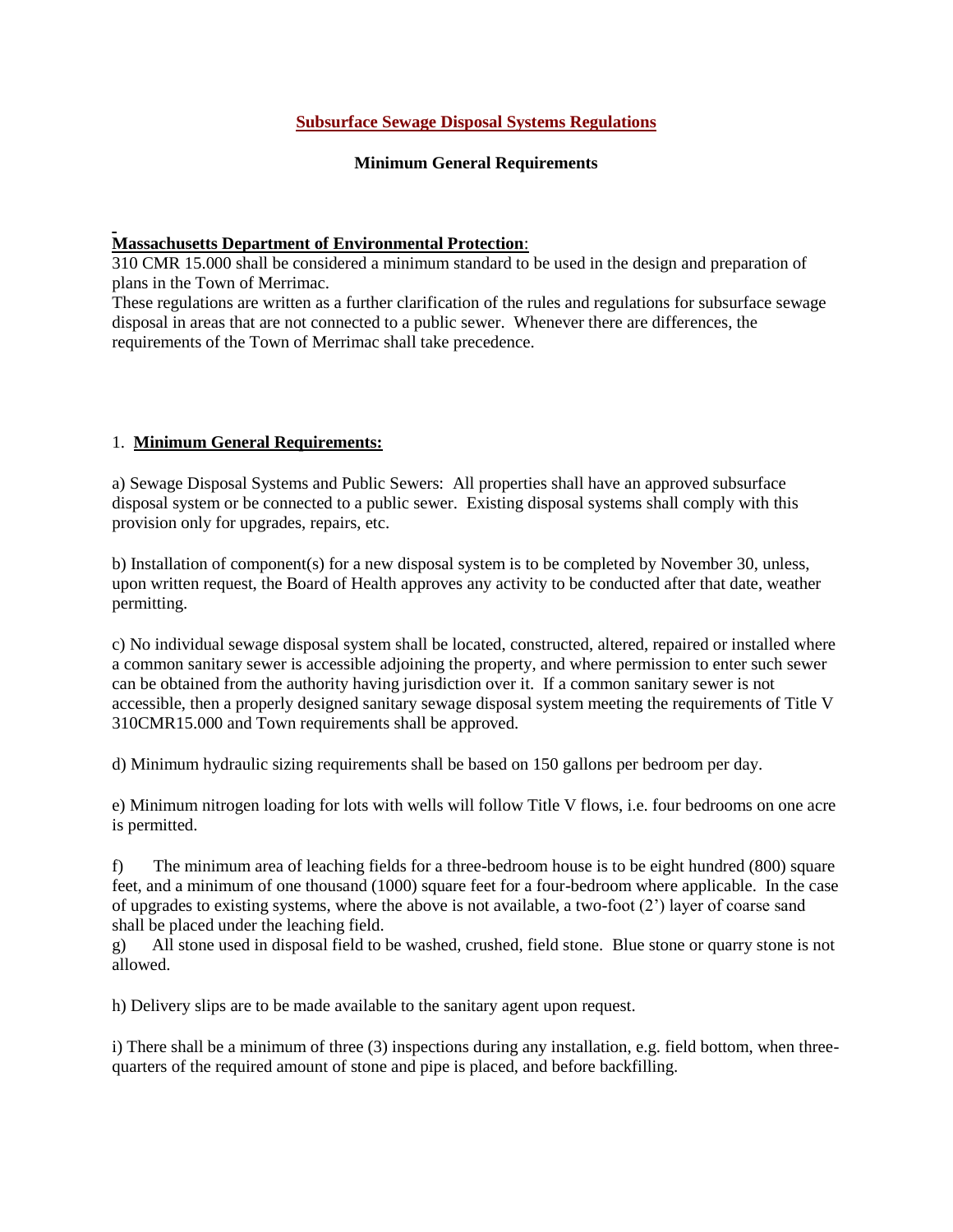j) The sanitary agent must be notified no later than the day before an installation is started, or if there is to be a delay in the start or progress of work. No disposal system for a new service shall be constructed during the months of December, January, February or March, unless prior approval is obtained form the Board of Health.

## **2. Licenses, Permits and Applications:**

a) General requirements to install, construct or alter: No person shall install, construct or alter a subsurface sewage system without first obtaining a Disposal Works Installers License from the Board of Health. Applicants for license must obtain a satisfactory passing grade on an examination administered by the Board of Health or its agent.

b) No building permit shall be issued by the Building Inspector until the Board of Health has approved the proposed sewage disposal plan for the lot.

## **3.Terms of Licenses, Permit and Soil Test Data:**

a) Disposal Works Installers License expires December 31 each calendar year and is not transferable. The Disposal Works Construction Permit (DWC) is issued to an owner or builder at the time the sewage disposal plans are approved by the Board of Health.

b) The DWC Permit expires two (2) years from the date of application and is not transferable. Before a septic system can be installed, an approved water supply must be available at that location. A Town supply is acceptable.

#### **4.License to Pump and/or Clean Out Cesspools and Septic Tanks:**

This license expires at the end of each calendar year and is not transferable. The Board of Health requires that all septage collected within the town of Merrimac be disposed of at an approved septage disposal site or sewage treatment facility. The septage hauler must provide the Board of Health evidence that the above is being accomplished. (Sec. 310 CMR 15.502 [3])

## **5. Soil Test Data:**

The data shall be valid for a period two (2) years. The Board of Health reserves the right to request that new pit and percolation data be collected within the two-year period if outside circumstances deem it necessary.

## **6. Suspension and Revocation of License and Permits:**

Disposal works construction permit may be immediately revoked or temporarily suspended if any conditions (including building, structure locations and grades) set forth on the approved plans and specification have changed prior to or during actual construction of the subsurface sewage disposal system. Any person whose application for a permit under the regulation is denied may request and shall be granted a hearing on the matter before the Board of Health within thirty (30) days after written receipt of the request. Disposal Works Installer License and Septage Handlers License may be revoked within ten days of written notice, or temporarily suspended, should the holder of the license fail to meet any of the application requirements of the Board of Health. Licenses and permits shall not be reinstated or reissued until all conditions for which they were revoked or suspended have been corrected in accordance with the specific stipulations of the Board of Health.

#### 7. **Fees:**

The Board of Health shall establish fees for various services, licenses applications and permits, addressed in a separate publication of Regulations.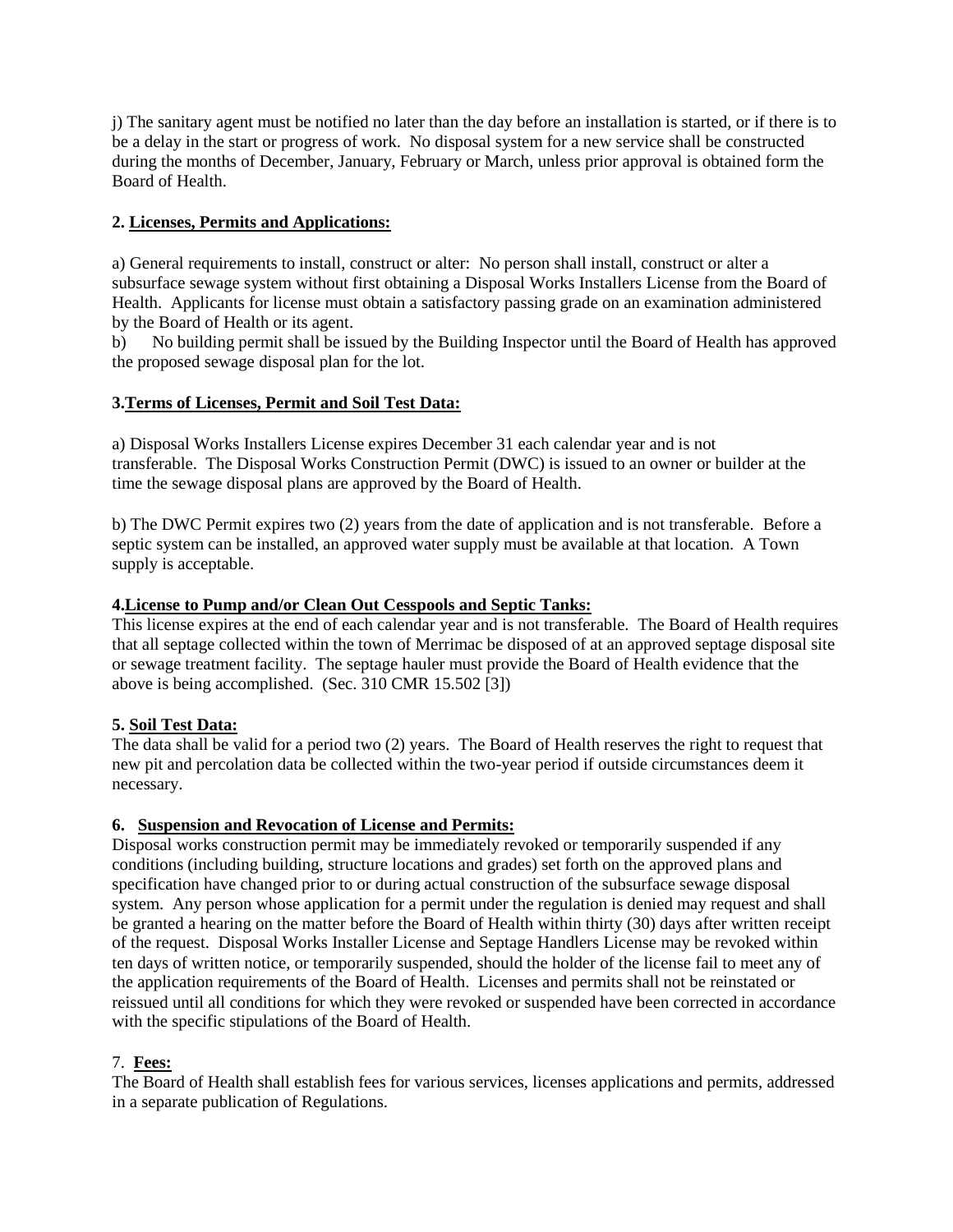#### **8. Designer's Certification:**

a) As-built Drawings and Certificate of Compliance: The designer shall perform, at a minimum, the following inspection to ensure that the sewage disposal system is constructed in strict accordance with the design plans and the rules and regulations of the Board of Health. Notification to the authorized representative must be made prior to the following :

b) An inspection shall be made when the tanks etc. and piping are in place and before backfilling to ensure that the system has been constructed at the correct elevations and also to ensure that the fill material and piping meet the specifications of Title V.

c) It will be the responsibility of the installer to notify the design engineer when to perform this final inspection.

d) The Board of Health may require an inspection of a sewage disposal system at any stage of construction, and require necessary modifications of adverse conditions that are encountered and that were not found originally.

e) None of the components of the system shall be backfilled until a passing inspection is completed by the Board of Health and the system designer.

f) Any component of a disposal system may be inspected separately by paying an additional fee.

g) The system designer shall certify in writing to the Board of Health that the system construction has been installed in strict accordance with the plans and specifications approved by the Board of Health. In the event an installation cannot be certified until alterations in the installation are made, the system designer shall immediately notify the Board of Health of the location of the system, the name of the installer or installing firm, the problem or problems encountered and the action necessary to remedy the problem or problems.

h) No person responsible for the installation or alteration of a disposal system shall cause the system to be covered or backfilled until the system is inspected and approved by the designer and the Board of Health. After a system has passed the inspections, covering shall be applied in a manner approved by the Board of Health.

i) As-built drawings shall be submitted to the Board of Health by the designer, showing as-built location and grade of all components of the sewage disposal system. A Certificate of Compliance shall be issued by the Board of Health after review and approval of these plans, as well as certification of all finished grading.

j) Designers who do not follow the procedures set forth under Section 8 are subject to revocation of the privilege to design sewage disposal systems within the Town of Merrimac.

## 9. **Certification of Dimensions, Area Locations and Elevations of Lot, House, Foundation, Cellar and/or Disposal Works System:**

At any stage during the construction of the house and/or disposal system the Board of Health may require that a disposal works construction permit holder submit certified plans and specifications showing the exact lot dimensions and area, house location and size, and cellar elevations. Should any discrepancies be found to exist between the certified plans and specifications approved by the Board of Health, for which a disposal works construction and/or disposal works permit was issued, all such permits by the Board may be immediately revoked or suspended. New permits shall not be issued or reinstated until all of the conditions for which the permits were revoked have been corrected in accordance with the specific stipulation of the Board of Health.

## 10. **Design and Construction Criteria**: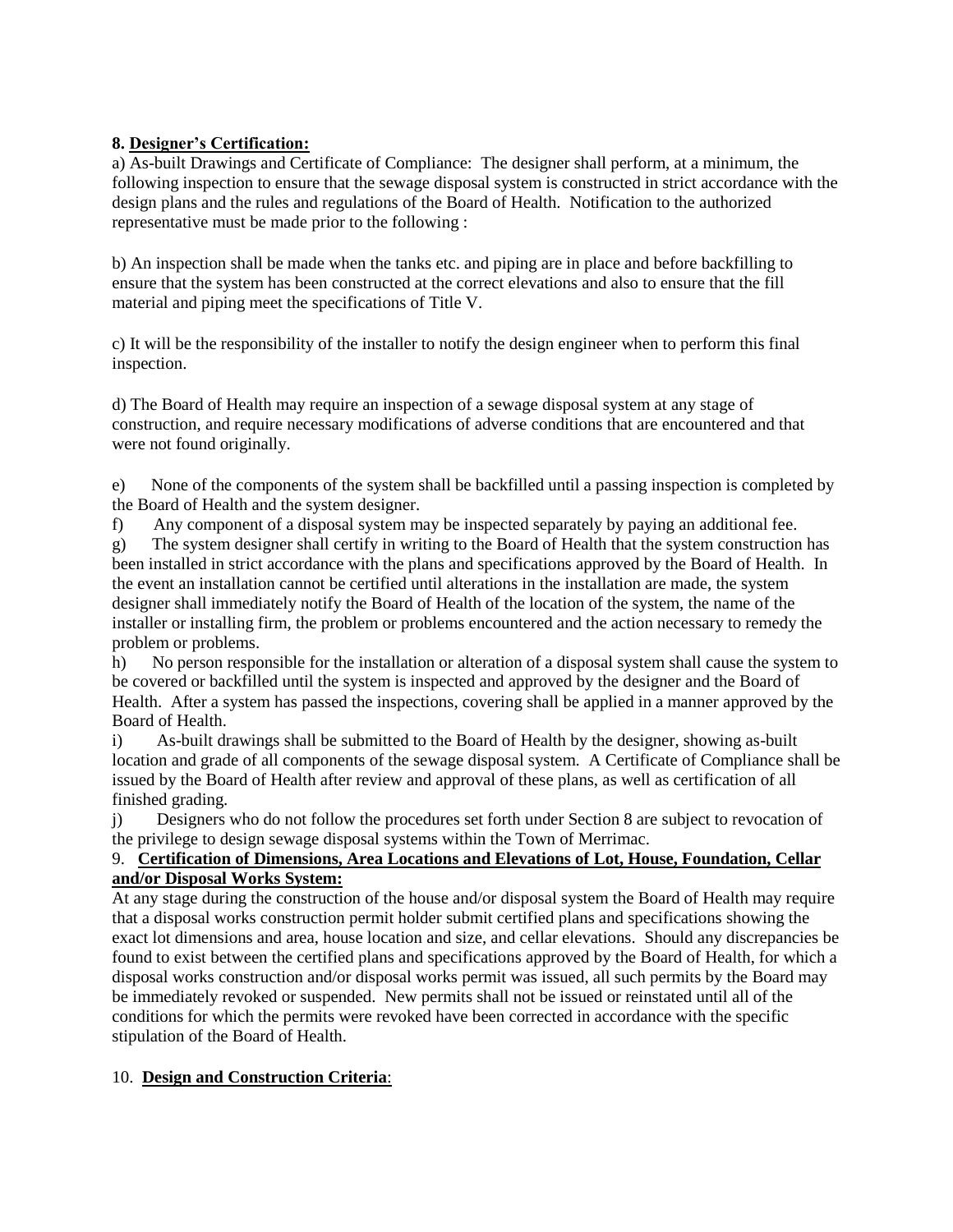a) Plans and Specification for New Systems: Plans and specifications will not be reviewed for approval unless they are completed and include the following:

 Three copies of all plans and specifications must be submitted to the Board for review. Two (2) copies will be retained by the Board and one returned to the applicant once the plans have been approved. All plans must be stamped by a Registered Sanitarian or a Registered Professional Engineer.

b) Town Map #, Town Lot #, Subdivision Name and Lot # and Street Name and Street Number (if known).

c) A Locus Plan.

d) A Site Plan at a Scale of 1"=20'.

e) Detailed Horizontal and Elevation Plans of the entire disposal works system including house, septic tank, distribution box, and leaching facility.

f) All drawings (drawn to scale not less than 1"=20') shall be capable of being folded exactly to 8 1/2 inches x 11 inches (title on outside). Profiles and sections need not be to scale, but shall have all elevations and dimensions clearly labeled. Drawings not to scale will not be approved.

g) The plans of the property shall show the locations and dimensions of house foundation, garage, and/or other structures; layout profile and cross-section of sewage disposal system; location of well (where applicable), location of driveway, cellar floor drains (where needed), and location of any ponds, streams, brooks, rivers, surface or subsurface drains, swamps, or wetlands within two hundred feet (200') of the disposal system.

h) The plan shall show sufficient elevations, reference to fixed bench mark on site using mean sea level datum, usually including elevation of road, basement floor, top of foundation, garage, including invert elevations at house foundation, entrance to distribution box, and the leaching system components.

i) Existing and proposed contours at two-foot (2') intervals of disposal field and dwelling locus shall indicate clearly existing and proposed gradings of the site, and show how the surface drainage is to be handled in case it shall be necessary to consider the effect on nearby properties. No "low spots" that allow "ponding" of rainfall runoff shall be permitted.

j) All wells or other known water supplies within two hundred feet (200') of the proposed leaching area or expansion area shall be located and shown on the plan.

k) Soil logs to bottom of test pits shall be shown.

l) Complete soil reports and percolation test results on D.E.P. approved forms with required signatures must be submitted with plans or within thirty (30) days of testing if no plans are submitted in that time. Failure to do so may result in the loss of the right to work in the Town of Merrimac.

m) Ground water elevations and studies with dates (with reference to fix benchmark) shall be shown.

n) Relevant percolation test pits and percolation test holes including tests at expansion area shall be shown.

o) Where a pump is required, details must be included to indicate dosing tank dimension and dosing rate together with a pump details and specifications.

## 11. **Distances:**

a) No subsurface sewage leaching system shall be constructed within four hundred feet (400') of any known source of public surface water supply or two hundred feet (200') to a tributary thereto.

b) No septic tank shall be constructed within twenty-five feet (25') of any surface waters, and no soil absorption system shall be located within fifty feet (50') of any surface waters.

## 12. **Changes in Design/Relocation of Proposed Design:**

a) Any proposed change in location or design of any component of a new system from that originally approved by the Board of Health must be reengineered and again submitted to the Board of Health for review and approval prior to the installation of a system.

b) Relocation of leaching area to another area of a lot for which properly witnessed percolation test data and water table levels have not been established will require that tests be made of that area and that any plans are to be submitted to the Board for review must be based upon the test data of the new area.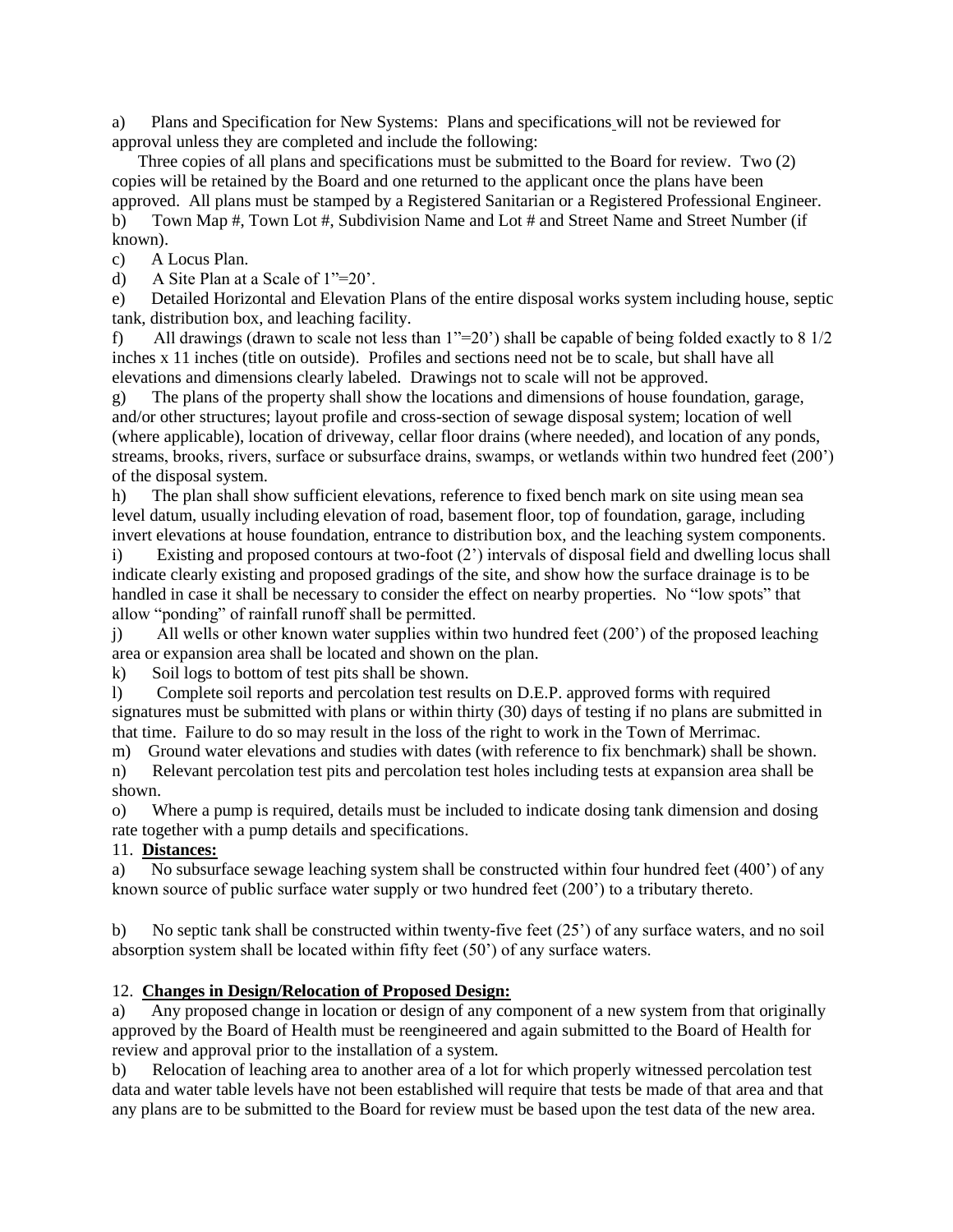c) Plans and specification of changes of design of a leaching area to be installed in the original location can be submitted for review and approval without developing new percolation test data, i.e. changing from beds to trench or trench to pits, etc. Plans and specifications of relocation of all other components of a system can be submitted for review and approval without developing new percolation test data.

#### 13. **Groundwater Determinations:**

a) Groundwater determination shall not be valid after two (2) years. The maximum ground- water table recorded over successive years shall be used on the design of the system. Soil Mottling may be considered as an indicator of water table elevations. These determinations shall be subject to review after one (1) year if surrounding conditions have changed.

b) In the event of a dispute over the depth of the estimated seasonal high water table, the representative of the Board of Health shall prevail.

#### 14. **Subdivisions:**

Requirements on Filing for Approval for Board of Health: The owner or developer of a proposed subdivision submit to the Board plans technical data as required in the following regulations for discussion and tentative approval, modification or disapproval by both the Board and Planning Board. The submission of such plans and technical data shall be filed as a part of the General Laws. It will enable the applicant, the Board of Health, the Planning Board, other municipal agencies and owners of property abutting the subdivision to review and possibly modify the plan before the definitive plan shall be filed simultaneously.

## 15. **Procedure for Review of Preliminary Plans of Subdivision by the Board of Health**:

The Board of Health shall review preliminary plans submitted to it by any person. It shall make such inspections that are necessary to evaluate such plans properly. Within 60 days after submission of a preliminary plan, with or without modifications suggested by it or agreed upon the person submitting the plan it shall approve or disapprove such preliminary plan. In case of disapproval it shall state its reason therefore. The Board of Health will require a site suitable study as part of the necessary pertinent information required. This study will include:

a) A preliminary subdivision plan drawn to scale, properly dated and titled, shall be submitted by the applicant. This plan shall include location key, layout of street, approximate dimensions and areas of each lot, location of proposed drains as well as drain easements both surface and subsurface.

b) Sources of private water supply.

c) Location relative to public water supply sheds.

d) Location and elevation of percolation tests pits and deep observation pits, along with data collected from tests.

e) The Board of Health shall require a plan of existing and proposed topography of the subdivision with five-foot (5') contours or closer, as required and extending two hundred feet (200') feet beyond the subdivision boundary, and five hundred feet (500') where any waterways, and drainage coursed exit. It shall show the location of streams, ponds, swamps, existing or proposed open subsurface land drains, outcroppings of ledge and other topographical land features needed to evaluate the site.

f) A profile of the street shall be submitted showing existing and proposed profiles, catch basins, manholes, slopes of all storm drains and sanitary sewers.

g) The owner or developer or a proposed subdivision shall submit the results of percolation tests performed in accordance with the provisions of Title V of the Environmental Code. The number and location of percolation and deep tests pits shall be sufficient for the design engineer to evaluate the suitable of the site for subsurface sewage disposal system. As a recommended guide, the minimum number of tests for preliminary approval should be approximately one test per every 3 to 5 acres. If poor soil conditions prevail (over 15 min./inch) a test on each proposed lots strongly recommended. The number and location of test may be varied at the discretion of the Board of Health due to peculiar soil conditions present on a certain tract of land.

h) The design engineer shall submit an overlay showing various zones of soil and indicate the approximate percolation rate, depth to ground water, etc. in each zone. The design engineer shall state his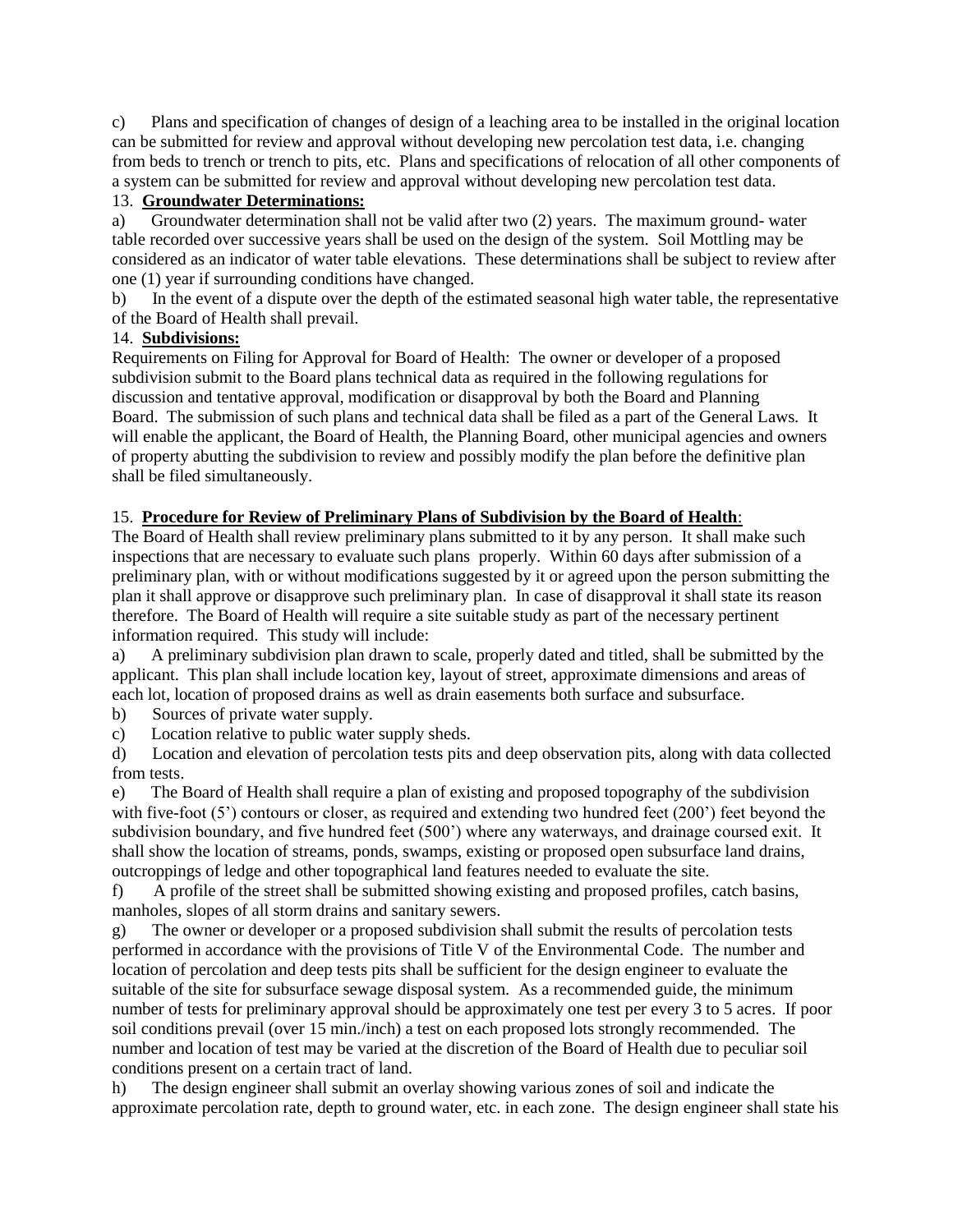opinion of the suitability of the site for subsurface sewage disposal with any conditions or exceptions stated.

i) The submission of a preliminary plan is strongly recommended. Such submission affords the applicant the opportunity to have the Board review his proposed subdivision before expenditure of time and money for more detailed engineering plans. Also, submission of preliminary plans will enable the applicant to ascertain requirements and specifications for subdivision approval.

j) The Board may require for approval of preliminary plan, the same technical data required for approval of definitive plan.

#### 16. **Definitive Plan:**

The applicant shall give written notice to the Town Clerk, by delivery or by registered mail, postage prepaid, that he has submitted the definitive plan to the Board of Health. Such notice shall be accompanied by a copy of the application and shall describe the land to which the plan relates sufficiently for identification and shall state the name and address of the owner(s) and subdivider and the date such plan was submitted.

## 17. **Submission:**

Any person who submits a definitive plan of a subdivision to the Planning Board for approval shall, at the same time, file with the Board of Health the following: Two white prints of the proposed definitive subdivision plan, prepared as prescribed under the Merrimac Planning Board's Subdivision Rules and Regulations. These shall also show the dates, elevations and locations of all percolation and observation test pits.

## 18. **Technical Data:**

Results of percolation tests on each lot performed in accordance with all the provisions of Title V of the Massachusetts Environmental Code. In addition, the Board of Health will require that percolation tests performed in the presence of its Agent.

a) Detailed log of soil to depth of four feet (4') below the bottom of the proposed leaching facilities, and in no instances less than ten feet (10') below the ground surface.

b) Location of subsurface drainage and lot grading as required in the Town of Merrimac Planning Board Regulations to be submitted by the design engineer.

c) An evaluation by the sanitarian or professional engineer as to suitability of each lot within the subdivision for subsurface disposal sewage.

d) Plan of existing and proposed topography of the subdivision with five-foot (5') contours or closer, as required, and extending one hundred feet (100') beyond the subdivision boundary, and five hundred feet (500') where any waterways and drainage courses exist. It shall show the location of streams, ponds, swamps, existing or proposed, open or subsurface land drains, outcroppings of ledge, and other topographical features needed to evaluate the site. Areas that will be cut below the topsoil strata must show proposed finish grade and be shaded to be clearly identified.

e) Location of all buildings and street drains and appurtenances.

f) Location of proposed area for sewage shall be shown on the plan. The definitive plan shall not be deemed to have been submitted to the Board of Health until the application, prints, and technical data listed above have been delivered to the Board of Health office and are fully completed in accordance with the rules and regulations and other pertinent statutes.

g) The definitive plan will be studied and the land shown thereon examined to determine which, if any, of the lots or the areas of land shown on the plan cannot be used. After the plan is filed with the Board of Health, it shall report to the Planning Board in writing, approval or disapproval of said plan; and in the event of disapproval shall make specific findings as to which, if any, of the lots cannot be used for building sites without injury to the public health, and include in such report specific findings and reasons therefore. Failure to report shall be deemed approval by the Board of Health. A copy of such report shall be sent to the person who submitted said plan. It is strongly recommended by the Board of Health that percolation and deep test pits be conducted on each lot at the time of definitive plan submission. No lot